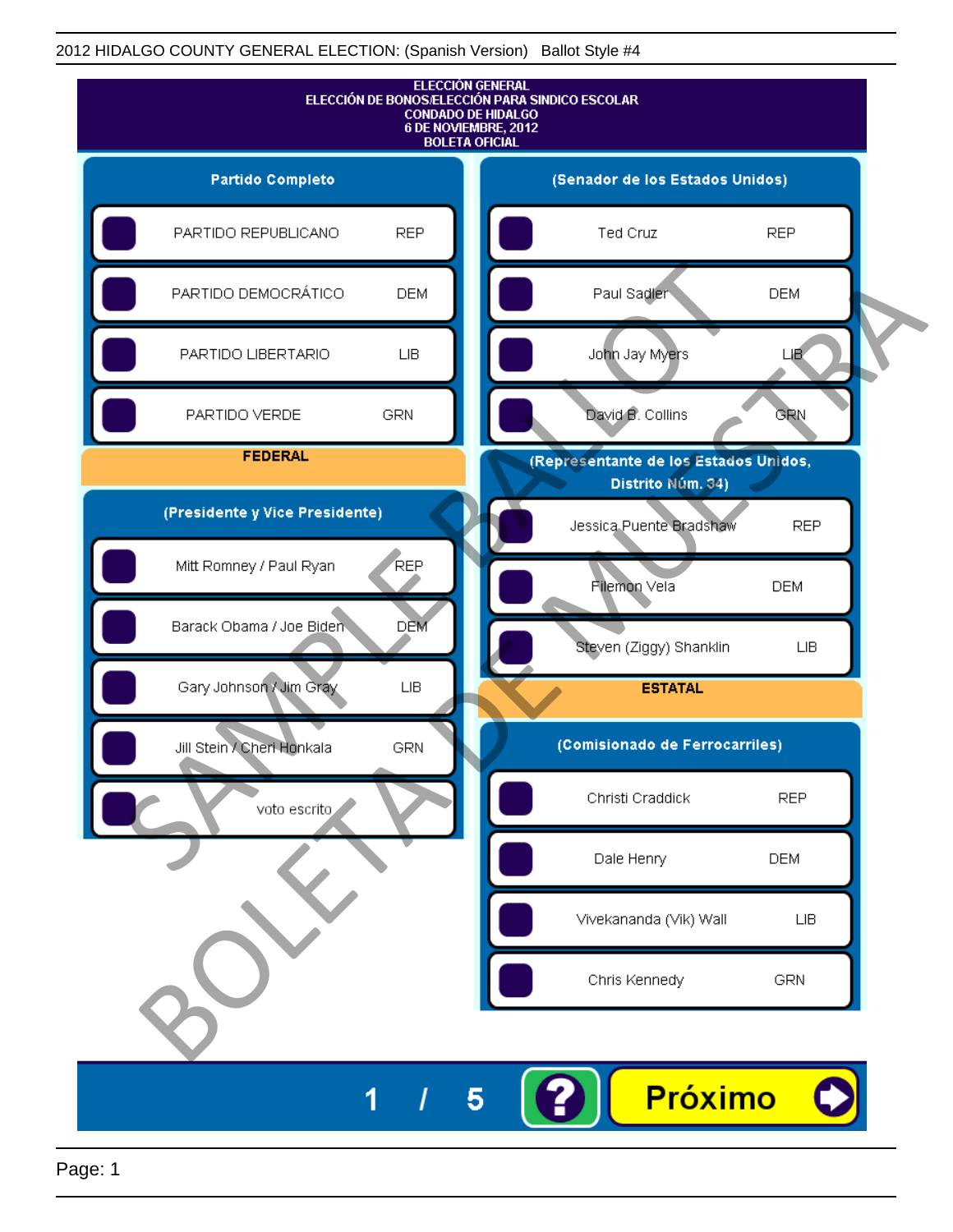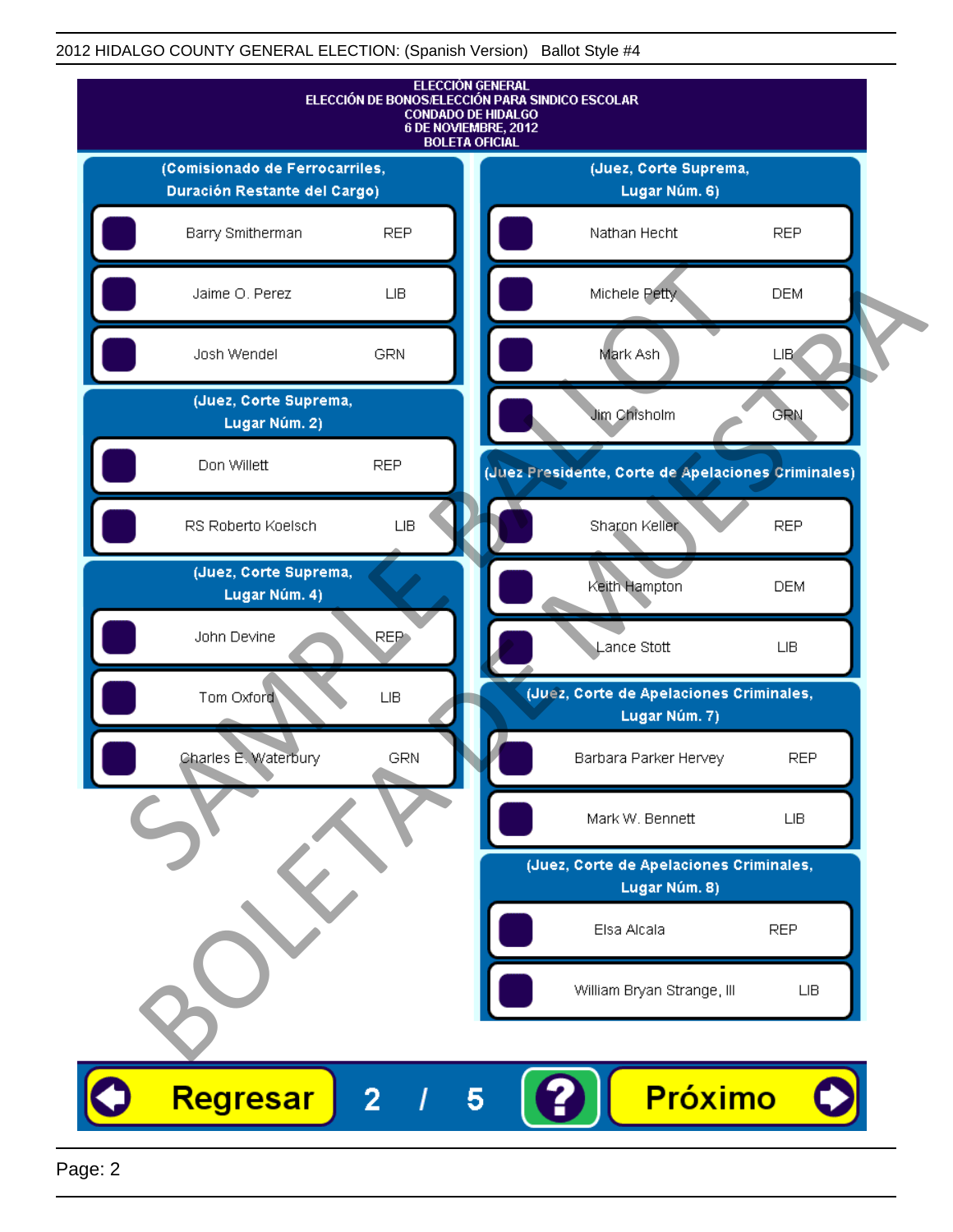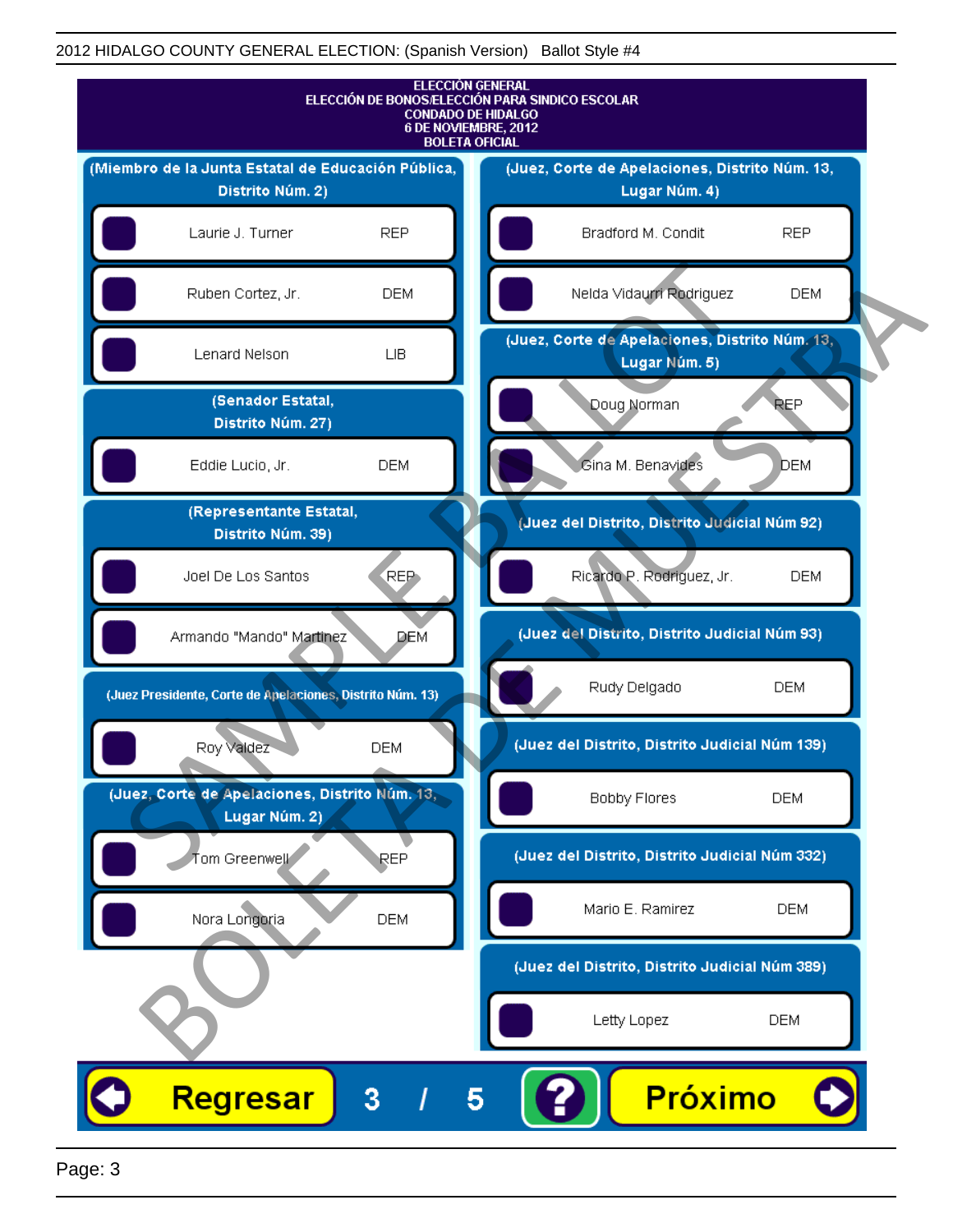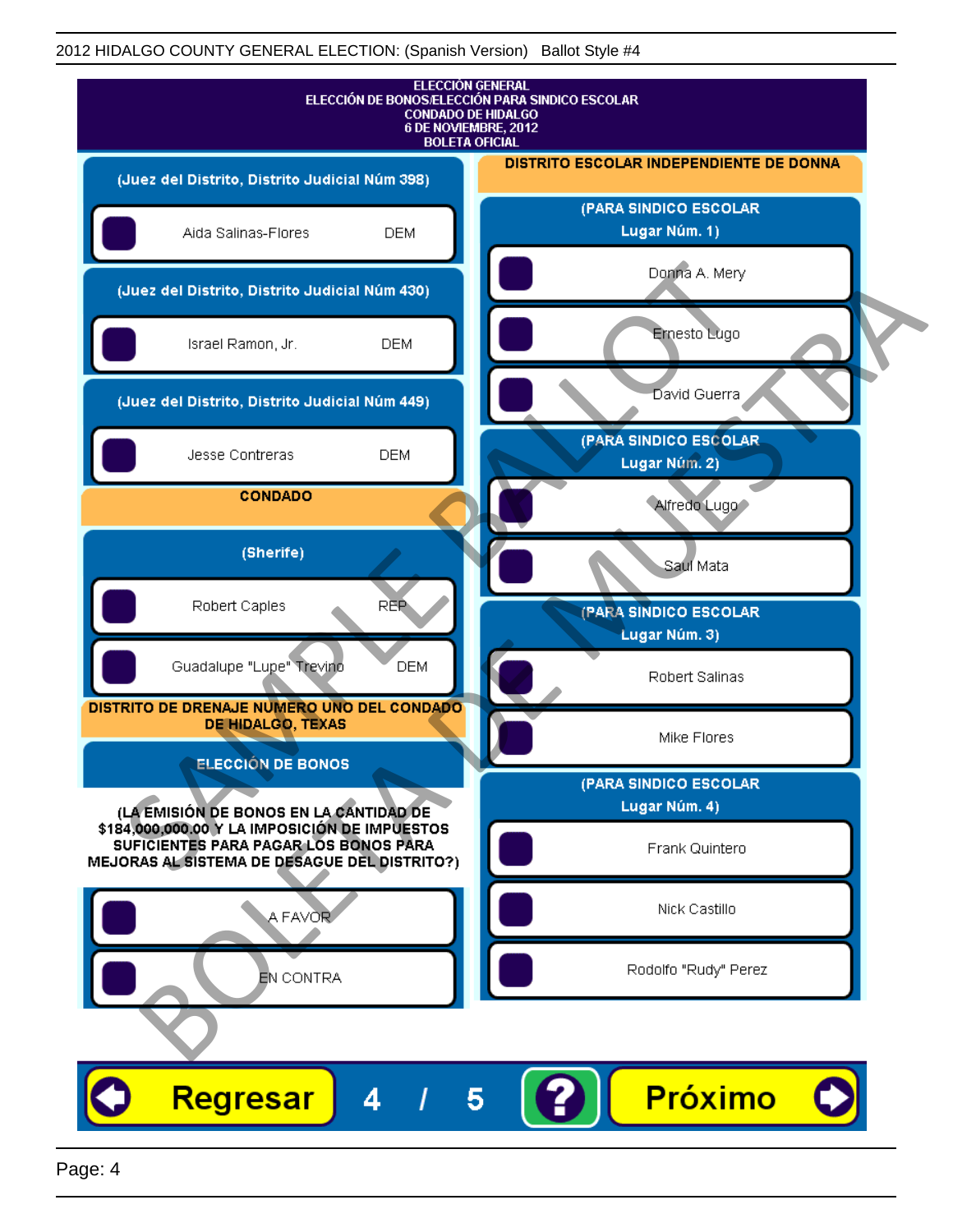## **ELECCIÓN GENERAL** ELECCIÓN DE BONOS/ELECCIÓN PARA SINDICO ESCOLAR<br>CONDADO DE HIDALGO<br>6 DE NOVIEMBRE, 2012 **BOLETA OFICIAL**

Revisar

### **CANDIDATO SIN CONTENDIENTE DECLARADO ELECTO**

(Juez, Corte de Ley del Condado, Núm. 7) Sergio Valdez (DEM)

(Asesor-Colector de Impuestos del Condado)

Fallo Fall Willdrea, J.I. (DEM)<br>
Consistionado el Condado, Precincto Núm. 1)<br>
A.C. Cuellar Jr. (DEM)<br>
Ullez de Paz, Precinto Núm. 1)<br>
Juez de Paz, Precinto Núm. 1, Lugar Núm. 1)<br>
Gilberto Sentr (DEM)<br>
Robert M. "Bobby" Con misionado del Condiado, Precincto Núm. 1)<br>
Andro del Condiado, Precincto Núm. 3)<br>
ez de Paz, Precinto Núm. 21<br>
algo M. Picer Lo Saerz, Cichi (DEM)<br>
algo M. Picer Lo Saerz, Cichi (DEM)<br>
algo M. Picer Lo Saerz, Cichi (DEM)<br>

Regresar

5

5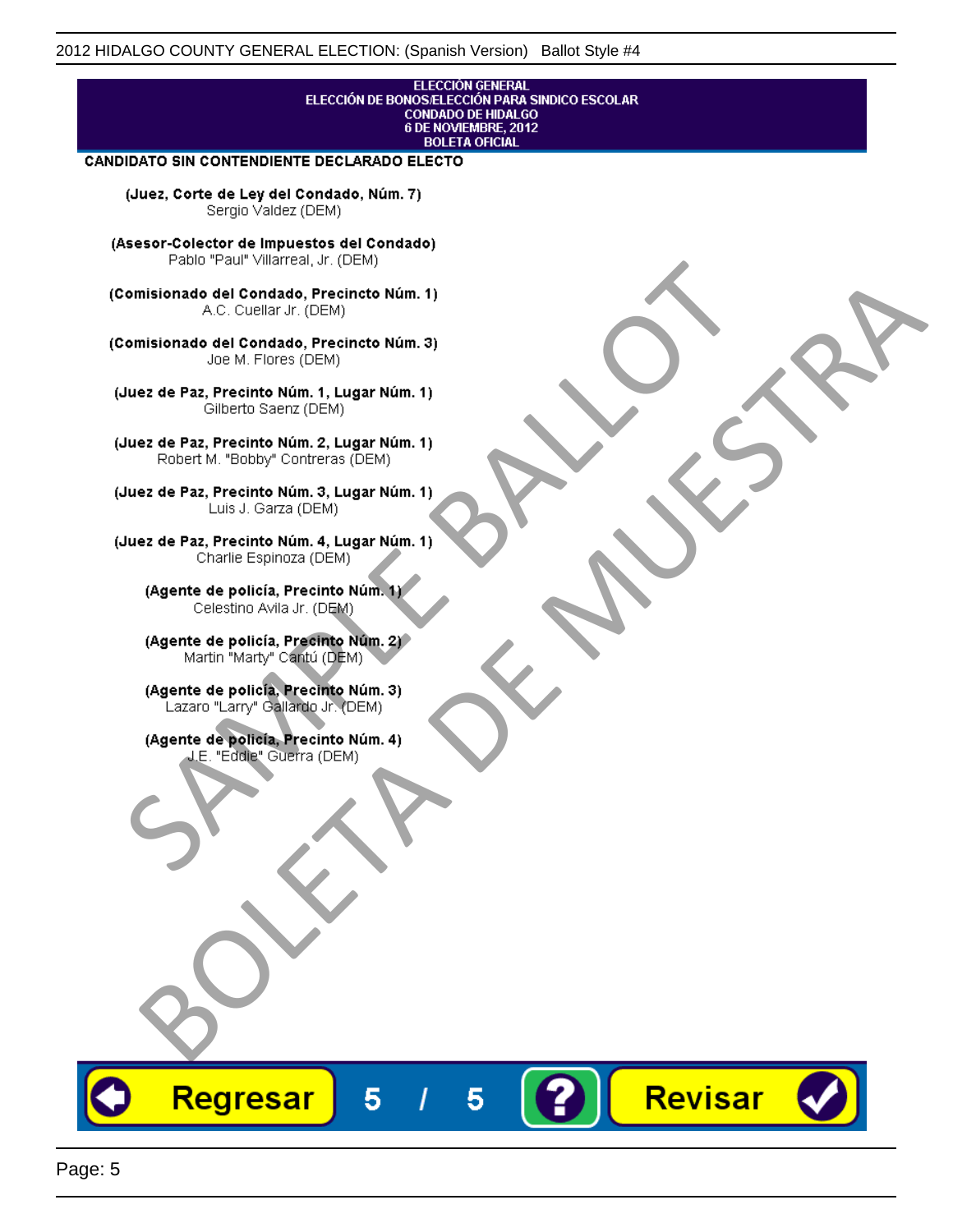# Resumen de instrucciones para la boleta electoral.

Presione el nombre del candidato o el título de la contienda para volver a la contienda.

El botón Votar se iluminará

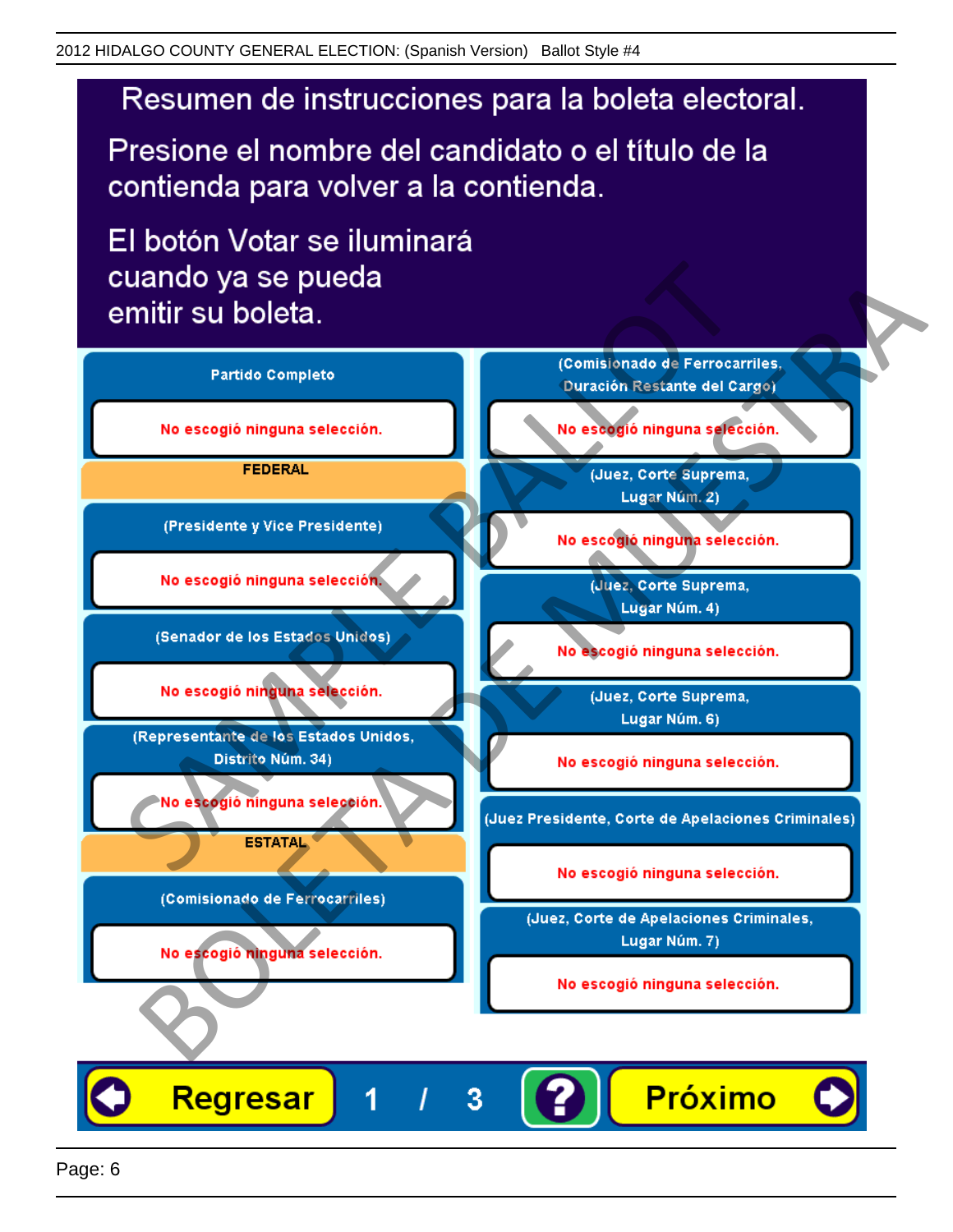# Resumen de instrucciones para la boleta electoral.

Presione el nombre del candidato o el título de la contienda para volver a la contienda.

El botón Votar se iluminará